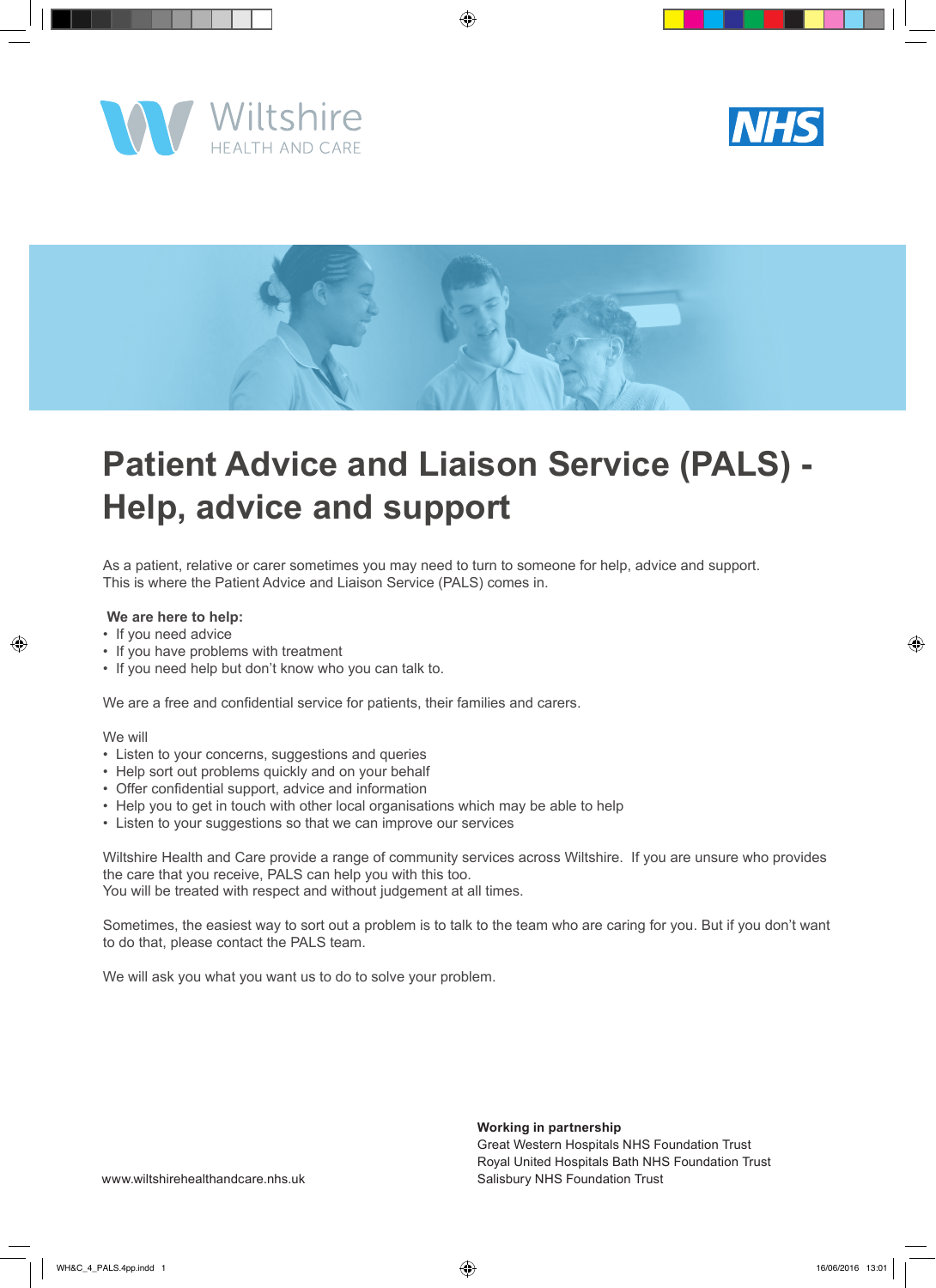



#### **Raising a concern**

#### **What can I do if I have a concern about my treatment or the treatment of a relative?**

In the first instance please raise this with the member of staff who is providing care as soon as possible. They should be able to resolve this directly with you or find someone to help you.

If you do not wish to discuss your concerns directly with staff involved in your care you can contact PALS who will help to resolve any concerns you may have.

If you wish to make a complaint please contact PALS who will help guide you through the complaints process.

#### **Making a complaint**

#### **Who can make a complaint?**

A relative or close friend can complain on behalf of a patient; however we will require the patient's written permission or consent to provide information to other parties.

#### **When can I make a complaint?**

A complaint can be made within 12 months of the problem occurring or within 12 months of it coming to your attention.

We aim to respond to all complaints within 25 working days. With more complex complaints it may take longer but we will keep you informed if this is the case.

#### **What happens when I make a complaint?**

- We will write to you within three days saying we are aware of your complaint and are working to solve the problem.
- We will talk with you about how long we think it will take us to investigate and agree a date with you.
- We will ask you how you would like us to contact you; by letter or email.

There are many ways the Patient Advice and Liaison Service can help you. However there are some things we cannot help with:

- help you to claim financial compensation for clinical negligence.
- help get an NHS employee disciplined.
- give you legal advice.
- help with complaints about private medical treatment.
- give medical advice.

#### **What can I do if I am not happy with the Patient Advice and Liaison Service solution to my problem?**

PALS will give you advice on what happens when you make a complaint.